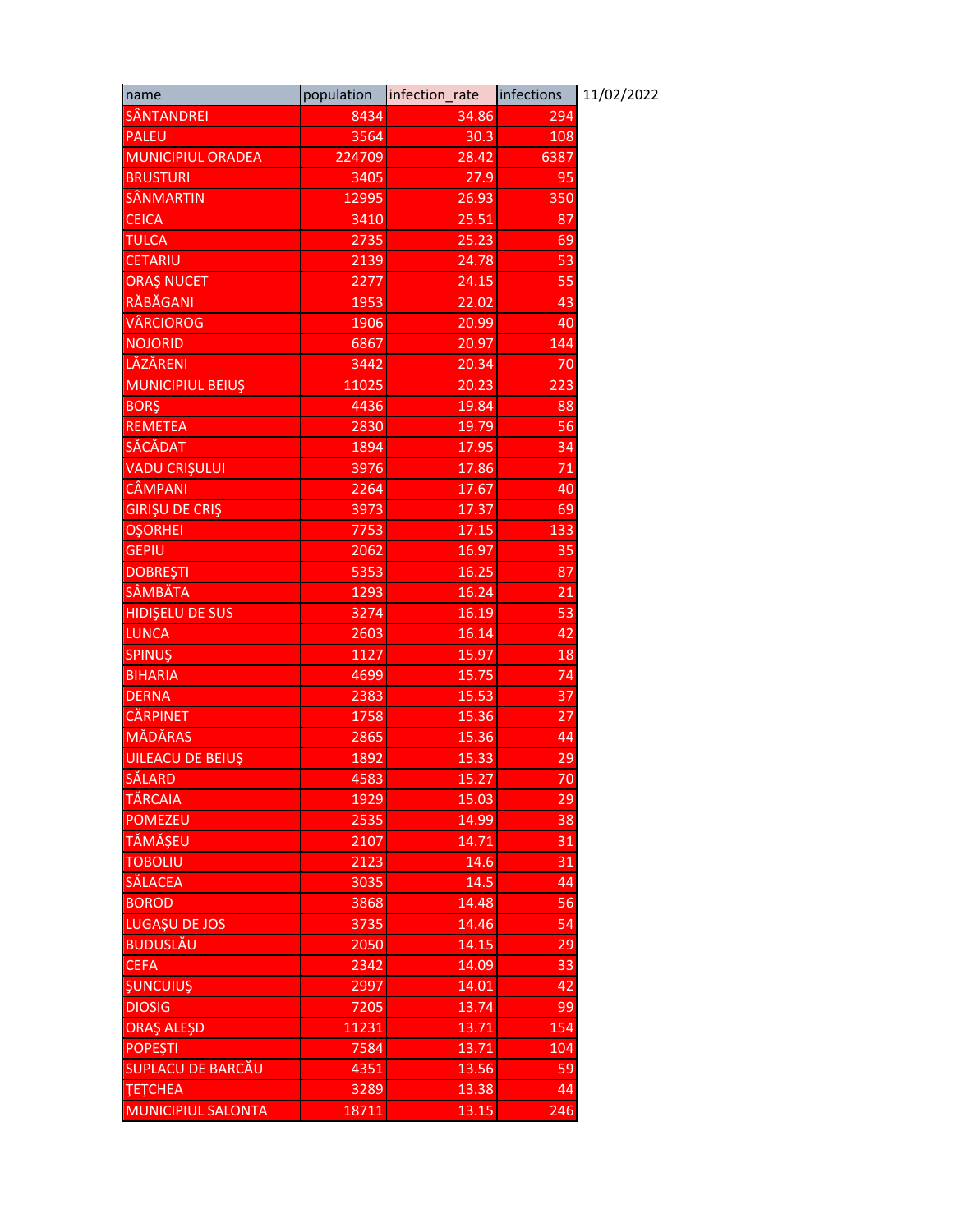| MĂGEȘTI                     | 2616  | 13                | $\overline{34}$ |
|-----------------------------|-------|-------------------|-----------------|
| AUŞEU                       | 2936  | 12.94             | 38              |
| SÂNNICOLAU ROMÂN            | 2331  | 12.87             | 30              |
| <b>AŞTILEU</b>              | 3603  | 12.77             | 46              |
| <b>TILEAGD</b>              | 6921  | 12.71             | 88              |
| <b>ORAȘ ȘTEI</b>            | 7142  | 12.46             | 89              |
| <b>BUDUREASA</b>            | 2740  | 12.41             | 34              |
| CURĂȚELE                    | 2373  | 12.22             | 29              |
| <b>ORAȘ VALEA LUI MIHAI</b> | 10620 | 12.05             | 128             |
| <b>SÂRBI</b>                | 2323  | 12.05             | 28              |
| <b>TINCA</b>                | 8406  | 12.02             | 101             |
| <b>BUNTEŞTI</b>             | 4328  | 11.55             | 50              |
| <b>PIETROASA</b>            | 3043  | 11.5              | 35              |
| <b>COPĂCEL</b>              | 2056  | 11.19             | 23              |
| <b>ORAȘ VAȘCĂU</b>          | 2242  | 11.15             | 25              |
| LAZURI DE BEIUŞ             | 1548  | 10.98             | 17              |
| <b>VIIŞOARA</b>             | 1288  | 10.87             | 14              |
| <b>INEU</b>                 | 5170  | 10.83             | 56              |
| <b>RIENI</b>                | 3017  | 10.61             | 32              |
| <b>MUNICIPIUL MARGHITA</b>  | 17316 | 10.4              | 180             |
| <b>BULZ</b>                 | 2024  | 10.38             | 21              |
| <b>POCOLA</b>               | 1402  | 9.99              | 14              |
| <b>CĂBEȘTI</b>              | 1788  | 9.51              | 17              |
| <b>HOLOD</b>                | 3264  | 9.5               | $\overline{31}$ |
| <b>COCIUBA MARE</b>         | 2841  | 9.15              | 26              |
| <b>CRIȘTIORU DE JOS</b>     | 1203  | 9.14              | 11              |
| TĂUTEU                      | 4487  | 8.47              | 38              |
| ABRĂMUT                     | 3079  | 8.44              | 26              |
| <b>AVRAM IANCU</b>          | 3451  | 8.4               | 29              |
| ORAȘ SĂCUENI                | 12528 | 7.9               | 99              |
| <b>BRATCA</b>               | 4685  | 7.68              | 36              |
| <b>CIUMEGHIU</b>            | 4622  | 7.57              | 35              |
| <b>HUSASĂU DE TINCA</b>     | 2517  | 7.55              | 19              |
| <b>SÂNIOB</b>               | 2272  | $\overline{7.48}$ | 17              |
| <b>BATĂR</b>                | 5651  | 7.43              | 42              |
| <b>DRĂGEȘTI</b>             | 2729  | 7.33              | 20              |
| <b>DRĂGĂNEȘTI</b>           | 2903  | 7.23              | 21              |
| <b>ABRAM</b>                | 2970  | 7.07              | 21              |
| <b>ŞOIMI</b>                | 2423  | 7.02              | 17              |
| <b>CHIŞLAZ</b>              | 3141  | 7                 | 22              |
| <b>CĂPÂLNA</b>              | 1335  | 6.74              | $\mathsf 9$     |
| <b>BALC</b>                 | 3143  | 6.68              | 21              |
| <b>ROŞIA</b>                | 2345  | 6.4               | 15              |
| <b>CURTUIŞENI</b>           | 3920  | 6.38              | 25              |
| <b>FINIŞ</b>                | 3681  | 6.25              | 23              |
| <b>CHERECHIU</b>            | 2416  | 5.79              | 14              |
| <b>ROŞIORI</b>              | 2888  | 5.19              | 15              |
| <b>ŞIMIAN</b>               | 3944  | 4.82              | 19              |
| <b>TARCEA</b>               | 2655  | 4.52              | $\overline{12}$ |
| <b>BOIANU MARE</b>          | 1224  | 4.08              | 5               |